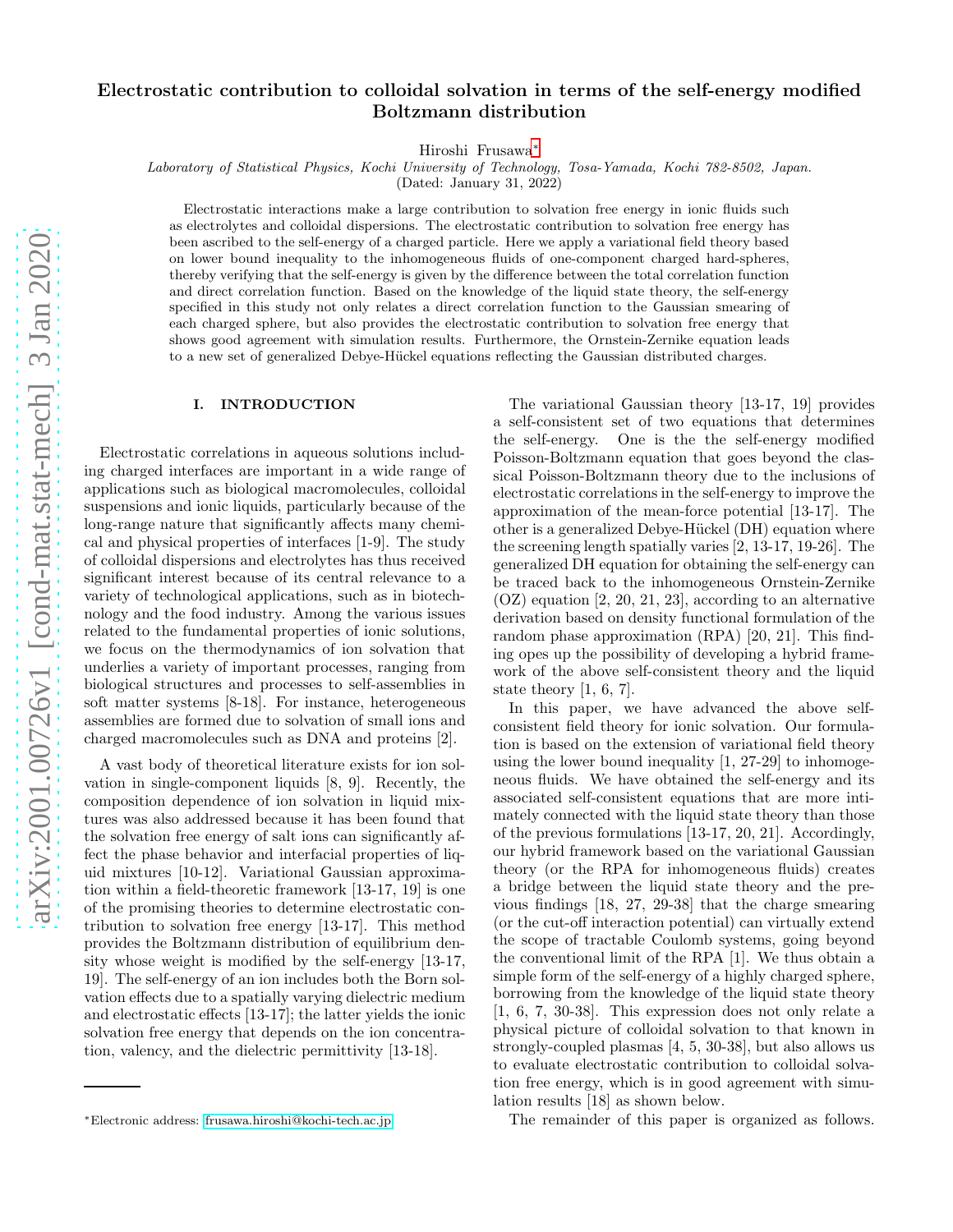In section II, we define key quantities, the effective diameter d and the self-energy  $u(\mathbf{r})$  per particle in the onecomponent charged hard-sphere system. Section III summarizes our main results through providing a set of selfconsistent equations, an equivalent to the inhomogeneous OZ equation, that determines the self-energy. In section IV, the validity of the self-energy formulated in this paper is assessed by seeing correspondences with simulation results of electrostatic contribution to colloidal solvation free energy, as well as with the previous formulation. In section V, we describe the detailed derivation of  $u(\mathbf{r})$  in terms of the self-energy modified Boltzmann distribution and the Gibbs-Bogoliubov variational method. Section VI reviews the structural outline of our hybrid theory based on both the variational Gaussian theory and the liquid state theory, and of the relation with simulation results. Finally, concluding remarks are made in section VII.

### II. THE ONE-COMPONENT CHARGED HARD SPHERE (OCCH) SYSTEM

We consider the one-component charged hard-sphere (OCCH) system with its density slowly varying due to the presence of an external field. In the highly charged systems of the OCCH, it is necessary to introduce the effective diameter d of charged spheres with its actual diameter  $\sigma$  and valence  $q \gg 1$ . We also apply the Gaussian smearing of each charged sphere to the highly charged systems using d, which corresponds to a method of regularization that makes an agreement with simulation results as seen below.

#### A. Effective diameter d

In the OCCH system, the bare interaction potential  $v(\mathbf{r})$  between charged spheres consists of two parts:  $v(\mathbf{r}) = v_h(\mathbf{r}) + v_e(\mathbf{r})$  with  $v_h(\mathbf{r})$  and  $v_e(\mathbf{r})$  denoting the hard-core and electrostatic interaction potentials. The hard-core interaction potential  $v_h(\mathbf{r})$  is expressed as  $v_h(\mathbf{r}) = \infty (r \leq \sigma)$  and  $v_h(\mathbf{r}) = 0 (r > \sigma)$  using the sphere diameter  $\sigma$  as well as the distance  $r \equiv |\mathbf{r}|$  between charged spheres. On the other hand, the bare electrostatic potential  $v_e(\mathbf{r})$ , representing the strength of interactions between charged spheres of valence  $q$ in a dielectric medium of permittivity  $\epsilon$ , is written as  $v_e(\mathbf{r}) = q^2 l_B / r$  where  $l_B = e^2 / (\epsilon k_B T)$  denotes the Bjerrum length, the length at which the bare electrostatic interaction between two monovalent ions is exactly  $k_BT$ .

The effective diameter d is defined by

$$
g(\mathbf{r}) = 0 \qquad (r \le d), \tag{1}
$$

using the pair correlation function  $g(\mathbf{r})$  with distance  $r \equiv |\mathbf{r}|$ , and varies according to the Coulomb systems considered. In the case of highly charged spheres, we can identify  $d$  with the Wigner-Seitz radius:  $d$  is determined using an electrical neutrality condition such that

$$
\frac{4\pi}{3}\overline{\rho}d^3 = q,\t\t(2)
$$

with  $\bar{\rho}$  being the background charge density. Note that the condition  $d > \sigma$  is, strictly speaking, to be imposed on the effective diameter  $d$  so that  $d$  may be equated with the Wigner-Seitz radius [36]; otherwise, it is appropriate to take d as a constant (i.e.,  $d = \sigma$ ) because hard-core repulsion given by  $v_h(\mathbf{r})$  leads to  $g(\mathbf{r}) = 0$  ( $r \leq \sigma$ ) in the OCCH system.

#### B. Self-energy  $u(\mathbf{r})$

Let  $G_0(\mathbf{r}-\mathbf{r}')$  and  $G(\mathbf{r}-\mathbf{r}')$  be free and dressed propagators that satisfy the Poisson equation and a generalized set of the DH equations, respectively, for weakly-charged small ions (i.e.,  $q \sim 1$  and  $\sigma \to 0$ ). A variety of theoretical studies on ionic solvation has demonstrated that the self-energy defined by the difference between two propagators is equal to the ionic solvation free energy [13-17]. Without considering spatial dependence of dielectric permittivity (i.e.  $\epsilon = \text{const.}$ ), electrostatic contribution to the self-energy  $u(\mathbf{r})$  of a charged sphere depends on the position r due to the inhomogeneity of the present system and is simply given by [13-17]

<span id="page-1-0"></span>
$$
u(\mathbf{r}) = \frac{1}{2} \lim_{\mathbf{r} \to \mathbf{r}'} \left\{ G(\mathbf{r} - \mathbf{r}') - G_0(\mathbf{r} - \mathbf{r}') \right\},\tag{3}
$$

which is similar to the conventional DH theory. It is noted here that all energy values, including the interaction potential and free energy as well as the above selfenergy, are given in the  $k_BT$ -unit.

We further introduce the Gaussian distribution function,  $f_d(\mathbf{r}) = e^{-(\alpha r)^2/d^2}/\{\pi^{3/2}(d/\alpha)^3\}$ , that will appears in the resulting equations with respect to  $G_0(\mathbf{r} - \mathbf{r}')$  and  $G(\mathbf{r} - \mathbf{r}')$ . As will be described after eqs. [\(7\)](#page-2-0) and [\(12\)](#page-4-0), it has been demonstrated [13, 18, 27, 30-33, 36] that the Gaussian smearing of each charged sphere due to  $f_d(\mathbf{r})$  allows us to investigate strongly-coupled Coulomb systems. In what follows, we adopt  $\alpha = 1.08$ , one of the values proposed by the previous theories [13, 18, 27, 30-33, 36], because the present choice of  $\alpha = 1.08$  has been found to provide the precise internal energy in the strong coupling regime of the uniform one-component plasma [30], as will be detailed after eq. [\(7\)](#page-2-0). In addition, the Gaussian smearing includes the description of weakly charged point particles (i.e.,  $q \sim 1$  and  $\sigma \to 0$ ) because the distribution function  $f_d(\mathbf{r})$  is reduced to the Dirac delta function:  $\lim_{d\to 0} f_d(\mathbf{r}-\mathbf{r}') = \delta(\mathbf{r}-\mathbf{r}')$ , thereby recovering the DH equation previously generalized [11-26] as confirmed below.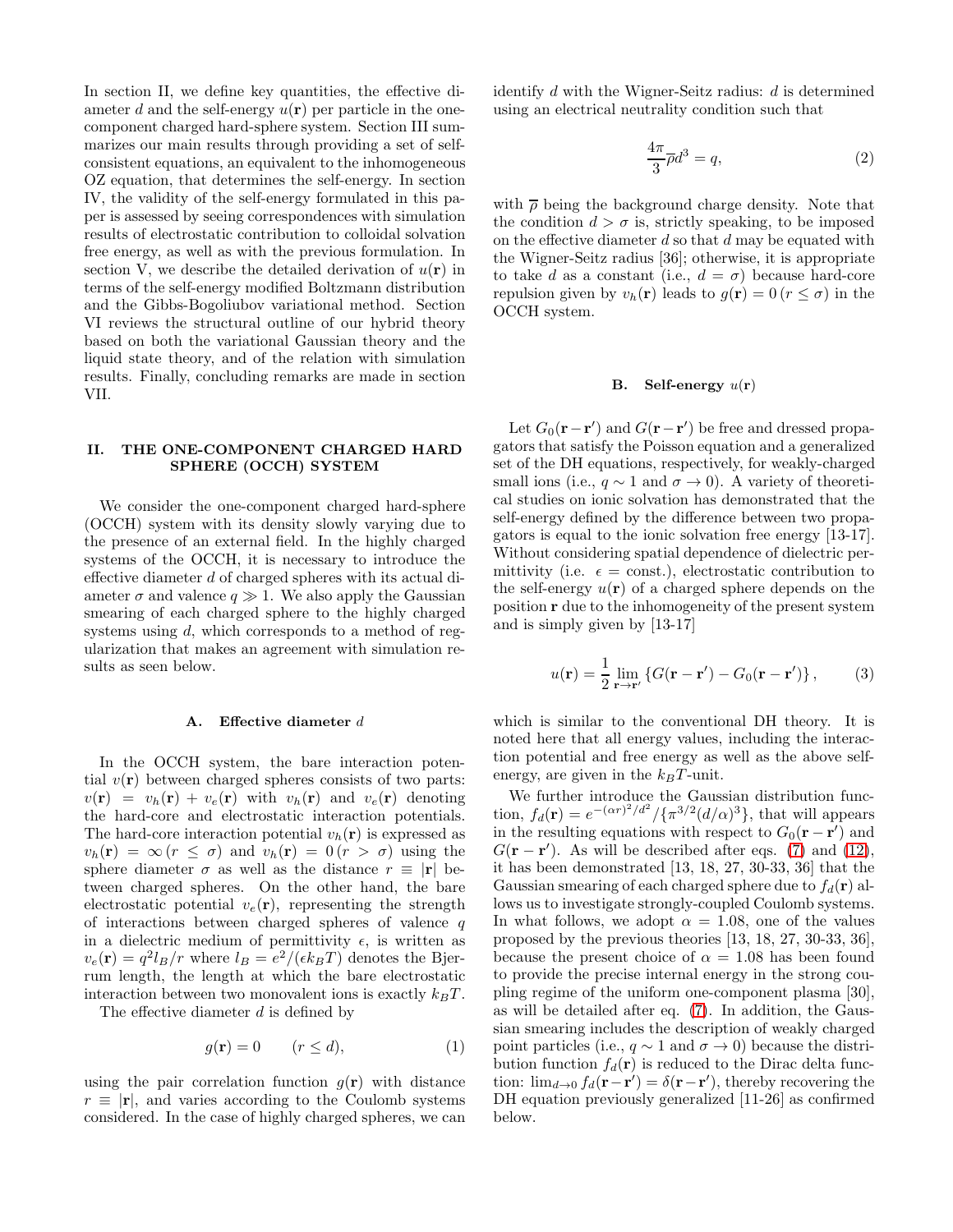#### III. OUR RESULTS

### A. The Debye-Hückel (DH) equations generalized using the Gaussian distribution function  $f_d(\mathbf{r})$

The generalized DH equation set, which will be derived below, consists of three equations. The free propagator  $G_0(\mathbf{r}-\mathbf{r}')$  satisfies

<span id="page-2-1"></span>
$$
\nabla^2 G_0(\mathbf{r} - \mathbf{r}') = -4\pi l_B q^2 f_d(\mathbf{r} - \mathbf{r}'). \tag{4}
$$

Equation [\(4\)](#page-2-1) is reduced to the Poisson equation of point charges due to  $f_d(\mathbf{r} - \mathbf{r}') \rightarrow \delta(\mathbf{r} - \mathbf{r}')$ .

The dressed propagator  $G(\mathbf{r} - \mathbf{r}')$ , on the other hand, obeys

<span id="page-2-3"></span>
$$
\nabla^2 G(\mathbf{r} - \mathbf{r}') = -4\pi l_B q^2 \left[ f_d(\mathbf{r} - \mathbf{r}') - \rho^*(\mathbf{r}) \right]
$$
 (5)

for  $|\mathbf{r} - \mathbf{r}'| \le d$  and

<span id="page-2-2"></span>
$$
\nabla^2 G(\mathbf{r} - \mathbf{r}') = \int d\mathbf{r}'' f_d(\mathbf{r} - \mathbf{r}'') \kappa^2 (\mathbf{r}'') G(\mathbf{r}'' - \mathbf{r}') \quad (6)
$$

for  $|\mathbf{r} - \mathbf{r}'| > d$ . In eq. [\(6\)](#page-2-2), a spatially dependent screening length,  $\kappa^{-1}(\mathbf{r}) = \{4\pi l_B q^2 \rho^*(\mathbf{r})\}^{-1/2}$ , has been introduced using an inhomogeneous density distribution  $\rho^*(\mathbf{r})$ specified below. The second term  $(4\pi l_B q^2 \rho^*(\mathbf{r}))$  on the right hand side (rhs) of eq. [\(5\)](#page-2-3) corresponds to the hole term [20, 22, 24, 25] representing the exclusion area of  $|\mathbf{r} - \mathbf{r}'| \leq d$ . In the limit of  $\lim_{d \to 0} f_d(\mathbf{r} - \mathbf{r}') = \delta(\mathbf{r} - \mathbf{r}'),$ we find that eq. [\(6\)](#page-2-2) is reduced to a generalized DH equation previously used [11-26].

Combination of the self-energy, expressed by eq. [\(3\)](#page-1-0) and a generalized set of eqs.  $(4)$  to  $(6)$ , forms the basis of our results. The results obtained in this study will be compared with previous RPA theories [13-18, 20, 21] in more detail, after clarifying the connection with the OZ equation.

#### B. Connection with the liquid state theory

We focus on the typical correlation functions of concern in the liquid state theory [1]: the direct correlation function (DCF),  $c(\mathbf{r} - \mathbf{r}'; \rho^*)$ , and the total correlation function,  $h(\mathbf{r} - \mathbf{r}'; \rho^*) = g(\mathbf{r} - \mathbf{r}'; \rho^*) - 1$ , as functions of an inhomogeneous density distribution  $\rho^*$ . These correlation functions are related to each other through the OZ equation. We will verify below that the above set of eqs. [\(4\)](#page-2-1) to [\(6\)](#page-2-2) were obtained from combining the OZ equation and the results of  $G_0(\mathbf{r} - \mathbf{r}') = -c(\mathbf{r} - \mathbf{r}';\rho^*)$ and  $G(\mathbf{r}-\mathbf{r}')=-h(\mathbf{r}-\mathbf{r}';\rho^*)$ .

Before proceeding to the OZ equation, we need to select the concrete form of the DCF among various expressions so that the strongly-coupled OCCH system [4, 5, 31-38] may be described precisely. Hence, we have adopted the following DCF:

$$
-c(\mathbf{r};\rho^*) = \int d\mathbf{r}' \frac{l_B q^2}{|\mathbf{r} - \mathbf{r}'|} f_d(\mathbf{r}') = \frac{l_B q^2}{d} \widetilde{v}_L(x),\qquad(7)
$$

which has been demonstrated to be available not only for the one-component plasma but also for the OCCH system in the strong coupling regime of  $q^2 l_B/\sigma \gg 1$  to satisfy  $d > \sigma$  [4, 5, 30-38]; otherwise, we need to decompose the DCF into the hard-core and Coulomb contributions [1]. In eq. [\(7\)](#page-2-0), the bare electrostatic potential  $({\sim} 1/r)$  is modified using the Gaussian distribution function  $f_d(\mathbf{r})$ , and the second equation of eq. [\(7\)](#page-2-0) introduces the function of  $\tilde{v}_L(x) = erf(\alpha x)/x$  ( $x \equiv r/d$ ) with which the long-range part of the Coulomb interaction potential is represented as  $(q^2 l_B/d) \tilde{v}_L(x)$ , and we have set  $\alpha = 1.08$ so that we may use a well-known form of the DCF relevant at strong coupling [30]. It is to be noted that the internal energy of the one-component plasma, obtained using this DCF, or eq. [\(7\)](#page-2-0), exhibits an error of less than 0.8% in the strong coupling regime [30, 38].

With the use of the above expression [\(7\)](#page-2-0), the selfenergy  $u(\mathbf{r})$  given by eq. [\(3\)](#page-1-0) reads

<span id="page-2-4"></span>
$$
u(\mathbf{r}) = \frac{1}{2} \{-h(0; \rho^*) + c(0; \rho^*)\} = \frac{1}{2} \left(1 - \frac{l_B q^2}{d} \widetilde{v}_L(0)\right)
$$
  

$$
\approx 0.5 - 0.61 \frac{l_B q^2}{d},
$$
 (8)

using  $h(0) = -1$  and  $\tilde{v}_L(0) \approx 1.22$ . The simple form in the second line of eq. [\(8\)](#page-2-4) provides a quadratic function of  $q$  with  $d$  treated as a fitting parameter, which will be fitted to the simulation results of electrostatic contribution to colloidal solvation free energy; consequently, we will obtain an optimized diameter  $d^*$  that can be identified with the Wigner-Seitz radius in a quantitative sense.

Let us now apply the Laplacian operator to both  $c(\mathbf{r} (\mathbf{r}')$  and  $h(\mathbf{r} - \mathbf{r}')$  using the above expression [\(7\)](#page-2-0) as well as the OZ equation:

<span id="page-2-6"></span><span id="page-2-5"></span>
$$
\nabla^2 c(\mathbf{r} - \mathbf{r}') = -\nabla^2 G_0(\mathbf{r} - \mathbf{r}') = 4\pi l_B f_d(\mathbf{r} - \mathbf{r}')
$$
(9)  

$$
\nabla^2 h(\mathbf{r} - \mathbf{r}') = -\nabla^2 G(\mathbf{r} - \mathbf{r}')
$$

$$
= \nabla^2 c(\mathbf{r} - \mathbf{r}') + \int d\mathbf{r}'' \nabla^2 c(\mathbf{r} - \mathbf{r}'') \rho^*(\mathbf{r}''') h(\mathbf{r}'' - \mathbf{r}'),
$$
(10)

where the last equality of eq. [\(10\)](#page-2-5) is due to the OZ equation.

Equations [\(7\)](#page-2-0) and [\(9\)](#page-2-6) reveal the reason why the Gaussian smearing expressed by  $f_d(\mathbf{r} - \mathbf{r}')$  emerges in eq. [\(4\)](#page-2-1) with respect to the free propagator  $G_0$ . As for  $h(\mathbf{r}-\mathbf{r}')$  in eq. [\(10\)](#page-2-5), on the other hand, we need to further impose the condition,  $h(\mathbf{r}) = -1$  ( $r \le d$ ), on eq. [\(10\)](#page-2-5) by definition of  $d$ , with which eqs. [\(7\)](#page-2-0), [\(9\)](#page-2-6) and [\(10\)](#page-2-5) yield our generalized DH equation set of eqs. [\(5\)](#page-2-3) and [\(6\)](#page-2-2) because of  $f_d(\mathbf{r} - \mathbf{r}') \approx 0$   $(r > d)$ .

### IV. VALIDITY ASSESSMENT OF OUR RESULTS

<span id="page-2-0"></span>So far, we have provided a formal list of our results: the above concrete form [\(8\)](#page-2-4) of the self energy in addition to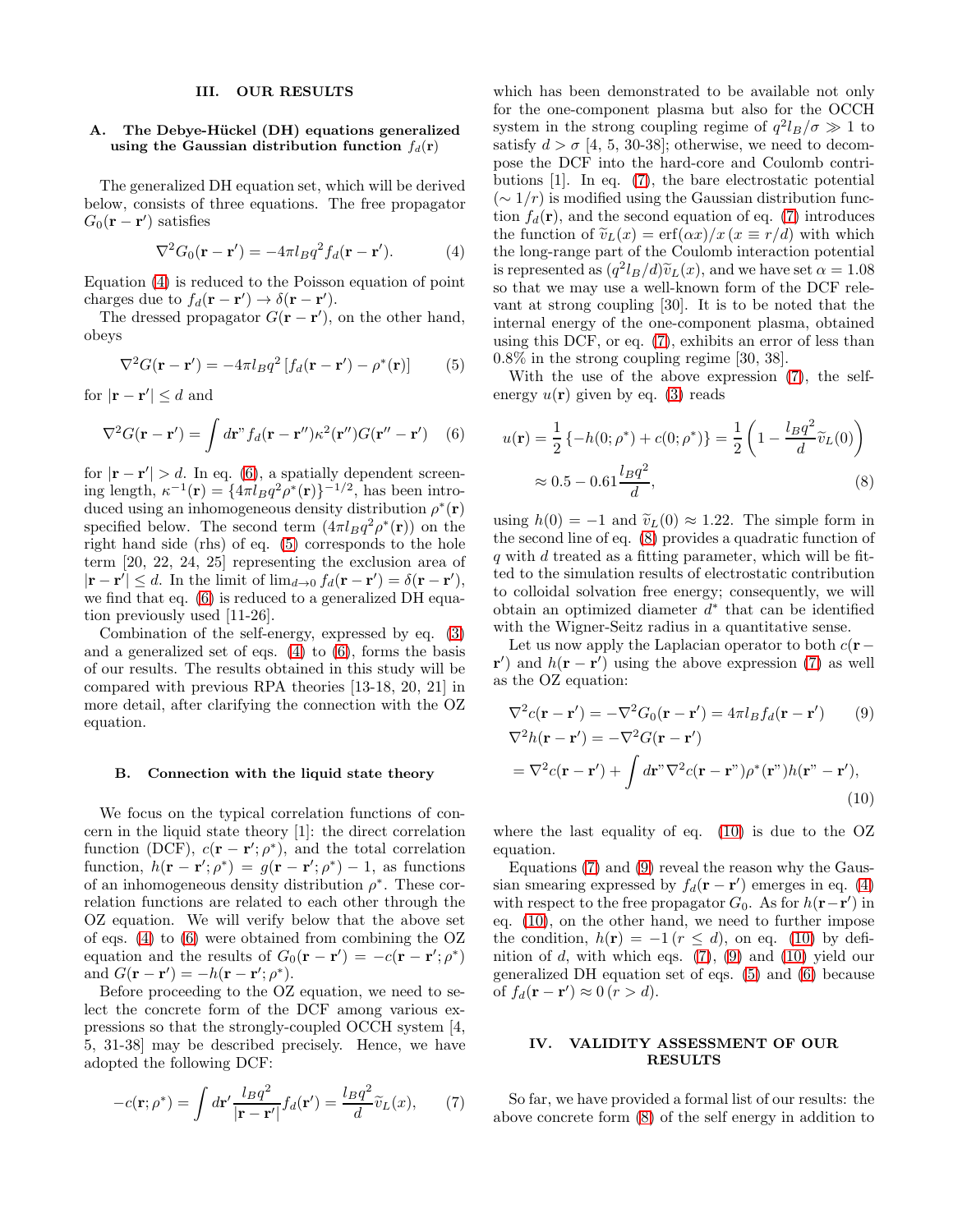the basic equations represented by eqs. [\(3\)](#page-1-0) to [\(6\)](#page-2-2). The validity of our results will be assessed below, through quantitative comparison with previous simulation results [18] focusing only on electrostatic contribution to the colloidal solvation free energy; formal comparisons between ours and previous treatments of strongly-coupled Coulomb systems [13-18, 27, 34-39] are also given below.

### A. Correspondence with the previous forms of the self-energy [13-18, 27, 34-39]

We can gain another physical insight into the selfenergy, other than the understanding from the general form  $(3)$ , by rewriting the expression  $(8)$  of the self energy as

$$
u(\mathbf{r}) = \frac{1}{2} \iint d\mathbf{r}' d\mathbf{r}'' f_{\sqrt{2}d}(\mathbf{r} - \mathbf{r}') f_{\sqrt{2}d}(\mathbf{r} - \mathbf{r}'')
$$
  
 
$$
\times \left\{ G(0) - \frac{l_B q^2}{|\mathbf{r}' - \mathbf{r}''|} \right\},
$$
 (11)

where another Gaussian distribution function  $f_{\sqrt{2}d}(\mathbf{r}) =$  $e^{-(\alpha r)^2/2d^2}/\{\pi^{3/2}(\sqrt{2}d/\alpha)^3\}$  has been introduced and the constancy of  $G(0) = -h(0) = 1$  has also been used. Equation [\(11\)](#page-3-0) implies that the self-energy is evaluated as the interaction energy difference due to effective and bare interactions between Gaussian distributed charges inside an Onsager ball (the optimally smeared charge in an object) [27, 34-39]; incidentally, the Onsager ball model (or the ionic sphere model) with Gaussian smearing has been demonstrated to yield the internal energy in the strong coupling limit [36], which is close to the accurate lower bound, or the Lieb-Narnhofer bound [27, 34-39].

Meanwhile, the self-energy given by eq. [\(3\)](#page-1-0) has the same form as that previously used in the field-theoretic formulations [13-18], except for both the absence of the hole term on the rhs of eq. [\(5\)](#page-2-3) and the use of the Dirac delta function instead of  $f_d(\mathbf{r})$  in eqs. [\(4\)](#page-2-1) to [\(6\)](#page-2-2). Equation [\(11\)](#page-3-0) makes clear the difference between ours and the previous form of the self-energy: we need to plug  $\alpha = \sqrt{\pi}$ into  $f_{\sqrt{2}d}(\mathbf{r})$  and to replace  $G(0)$  by  $G(\mathbf{r}' - \mathbf{r}'')$  in eq. [\(11\)](#page-3-0) for recovering the self-energy used in this previous approach [13].

# B. Correspondence with simulation results [18] of colloidal solvation free energy

Let  $\Delta G_e$  be electrostatic contribution to the solvation free energy in the  $k_BT$ -unit due to the presence of a highly-charged colloid. In our formulation of the OCCH system,  $\Delta G_e$  is simply identified with  $u(\mathbf{r})$ , the self-energy of a colloid, because the spatial variance of the dielectric constant has been ignored in this study, and the surrounding electrolyte of small ions is simply regarded as a smeared background that maintains electrical neutrality. We compare eq. [\(8\)](#page-2-4) with simulation results of



<span id="page-3-0"></span>FIG. 1: Electrostatic contribution to the solvation free energy,  $\Delta G_e$ , as a function of the colloid charge q. Red circles indicate simulation results [18], and the solid line corresponds to the best fit of eq. [\(8\)](#page-2-4) to these results where the effective diameter is optimized to be  $d^* = 5$  nm.

 $\Delta G_e$  that has been evaluated for a colloid ( $\sigma = 6$  nm and  $-110 \leq q < 0$ ) surrounded by an aqueous electrolyte [18]. Note that the Bjerrum length  $l_B$  in water medium at room temperature is approximately 0.7 nm, providing  $l_B q^2/\sigma > 10^2$  in the range of  $-110 \le q < -30$ . Hence, this q-range is selected.

It has been found from the simulation results [18] that the quadratic dependence on q of not only  $\Delta G_e$  but also the total solvation free energy holds over a wide range of q, indicating that colloidal solvation is governed by electrostatic interactions and is insensitive to atomic-scale details. Figure 1 shows the extracted results of this simulation [18] in the range of  $-110 \leq g < -30$ . It follows from eq. [\(8\)](#page-2-4) that  $u \approx 0.5 - 0.43q^2/d$ , which provides the best fit to the simulation data using the optimized diameter of  $d^* = 5 \,\text{nm}$  in Fig. 1. As mentioned before, d ∗ for highly-charged hard spheres must be equal to the Wigner-Seitz radius, or the minimum length to satisfy electrical neutrality, by definition, so that the simplified treatment of this colloidal system as an OCCH system can be justified. Actually, the integrated charge per unit colloid vanishes around  $d^*$  (see Fig. 4(A) in Ref. [18]), according to the previous result in the same simulation [18]; the thickness of the electric double layer is 2 nm and is comparable to the colloidal radius of  $0.5\sigma = 3 \,\text{nm}$ though  $d^* = 5$  nm is slightly shorter than  $\sigma = 6$  nm.

This consistency of our approach with the simulation results suggests that electrostatic contribution to colloidal solvation free energy is ascribable to the self-energy of one colloid as a constituent of the OCCH system. We therefore need to see the essential contribution to the self energy, going back to eq. [\(11\)](#page-3-0). Obviously, the second term on the rhs of eq. [\(11\)](#page-3-0) contributes to the negative self-energy, which can be interpreted as follows: the insertion of a single colloid causes to eliminate electrostatic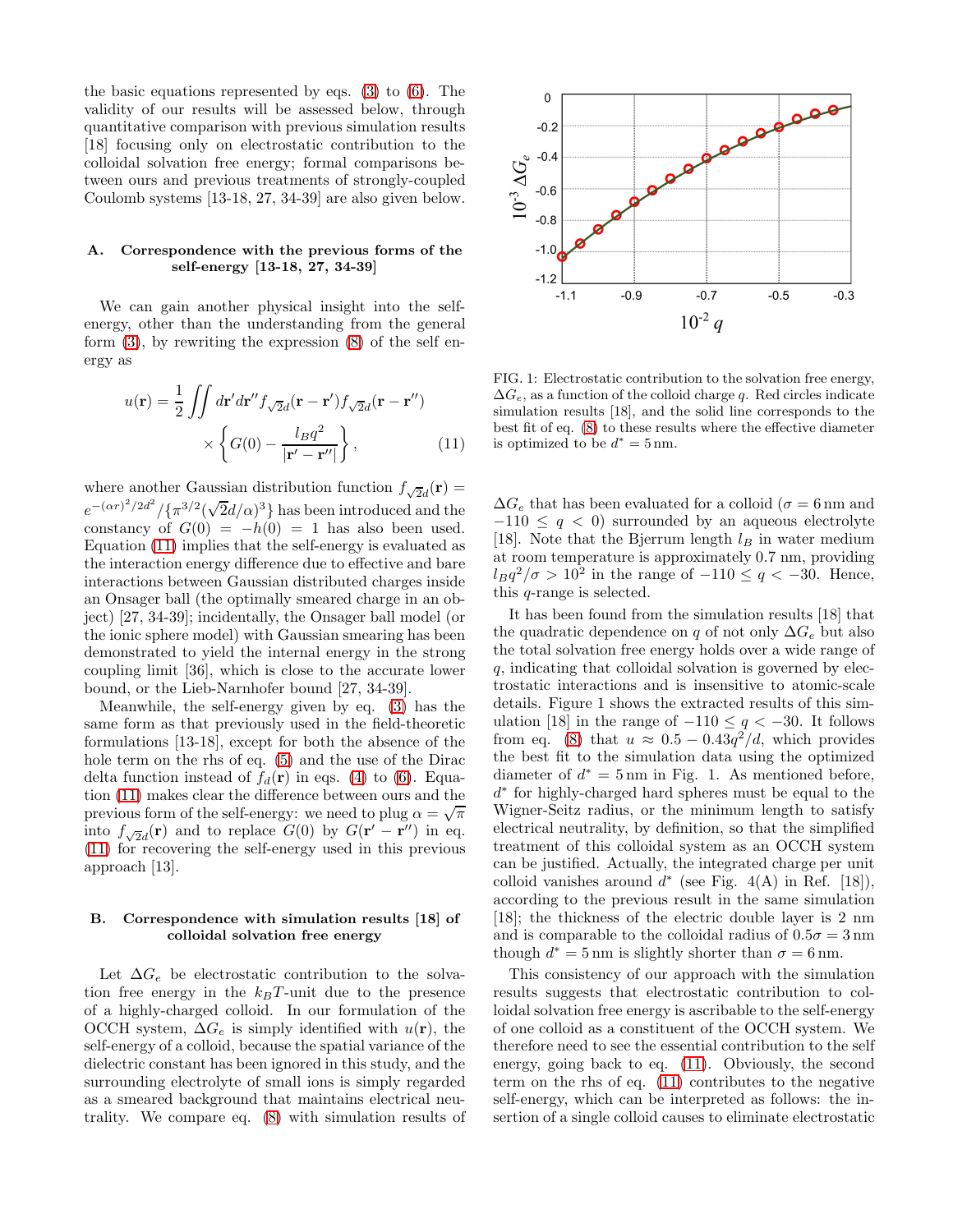interactions between smeared colloidal charges that follow a Gaussian distribution over the scale of a Wigner-Seitz cell inside which electrical neutrality is maintained, and the formation of electric double layer (or the positional rearrangement of counterions and coions) due to the existence of a highly charged colloid is represented by adjusting the Wigner-Seitz radius (i.e.,  $d = d^*$ ). Because of the simplicity of both the physical picture and the energy form [\(8\)](#page-2-4), or eq. [\(11\)](#page-3-0), our approach to the evaluation of colloidal solvation free energy is expected to complement other elaborate theories, including the local molecular field theory [18, 31-33] where the existence of surrounding ions (counterions and coions) is considered explicitly and a numerical integration of its evaluation has reproduced the simulation result of  $\Delta G_e$  precisely  $|18|$ .

### V. EQUILIBRIUM DENSITY DISTRIBUTION MODIFIED BY THE SELF-ENERGY

#### A. Self-energy modified Boltzmann distribution

We have determined the self-energy given by eq.  $(3)$ , or eq. [\(8\)](#page-2-4), based on the following expression [\(13\)](#page-4-1) (or eq.  $(20)$ ) of the equilibrium density  $\rho_{\text{eq}}$ . Here we outline the derivation of  $\rho_{\text{eq}}$ , in addition to  $\rho^*$ .

As detailed in Appendix A, our variational approach is based on the Gibbs-Bogoliubov inequality regarding the lower bound of the free energy [1, 27-29] for an inhomogeneous system whose mean-field density  $\rho^*(\mathbf{r})$  is given by

$$
\rho^*(\mathbf{r}) = z \exp\left\{-\psi(\mathbf{r}) - \frac{c(0)}{2}\right\}
$$

$$
\psi(\mathbf{r}) = J(\mathbf{r}) - \int d\mathbf{r}' \rho^*(\mathbf{r}')c(\mathbf{r} - \mathbf{r}'), \qquad (12)
$$

with z denoting the fugacity and  $J(\mathbf{r})$  an external field, which is created by a fixed charge such as a charged wall, for instance. Equation [\(12\)](#page-4-0) corresponds to a modified Poisson-Boltzmann equation in that the bare Coulomb interaction potential  $v(\mathbf{r})$  is replaced by minus the DCF, or the long-range part of the Coulomb interaction as mentioned above (see also eq. [\(7\)](#page-2-0)) [18, 29, 31-33, 36]. It has been demonstrated that this type of the modified Poisson-Botzmann equation, or the above local molecular field theory [18, 31-33], reproduces well the simulations results in strongly-coupled Coulomb systems including the OCCH system and inhomogeneous systems of counterions dissociated from macroions [18, 31-33].

In the Gaussian approximation of the lower bound free energy regarding density fluctuations around  $\rho^*$ , the optimized (or maximized) lower bound is expressed using the optimized interaction potential that is identified with  $-c$  (see Appendix A). In other words, the actual grand potential  $F[v]$  of the OCCH system can be approximated by  $F[-c]$  with the use of the expression [\(7\)](#page-2-0) regarding the

DCF. The equilibrium density distribution is thus obtained from the differentiation of  $F[-c]$  with respect to an external field  $J(\mathbf{r})$ , yielding (see below for the detailed derivation):

$$
\rho_{\text{eq}}(\mathbf{r}) = \rho^*(\mathbf{r}) + \frac{\rho^*(\mathbf{r})}{2}h(0;\rho^*)
$$
  

$$
\approx z \exp\left[-\psi(\mathbf{r}) - \frac{1}{2}\left\{-h(0;\rho^*) + c(0;\rho^*)\right\}\right], \quad (13)
$$

where we have used the approximation,  $1+h/2 \approx e^{h/2}$ , in the second line of the above equation. It follows from eq. [\(13\)](#page-4-1) that the self-energy given by [\(8\)](#page-2-4) has been proved.

#### <span id="page-4-1"></span>B. Detailed derivation of eq. [\(13\)](#page-4-1)

The maximum of the grand potential  $F[-c]$  given by the optimized mimic interaction potential  $-c(r)$  consists of three parts:  $F[-c] = U[\rho^*]-TS[\rho^*]+L[\rho^*]$  where  $U[\rho^*]$ represents the interaction energy term in the mean-field approximation,  $-TS[\rho^*]$  is the ideal entropy term and  $L[\rho^*]$  is the logarithmic correction term. These functionals read, respectively,

$$
U[\rho^*] = \frac{-1}{2} \iint d\mathbf{r} d\mathbf{r}' \rho^*(\mathbf{r}) \rho^*(\mathbf{r}') c(\mathbf{r} - \mathbf{r}'; \rho^*)
$$
  
+ 
$$
\int d\mathbf{r} \rho^*(\mathbf{r}) \left\{ \frac{c(0; \rho^*)}{2} + J(\mathbf{r}) - \ln z \right\} - U_b,
$$
(14)

<span id="page-4-3"></span><span id="page-4-2"></span>
$$
-TS[\rho^*] = \int d\mathbf{r} \left\{ \rho^*(\mathbf{r}) \ln \rho^*(\mathbf{r}) - \rho^*(\mathbf{r}) \right\},\tag{15}
$$

<span id="page-4-0"></span>
$$
L[\rho^*] = \frac{1}{2} \ln \det \{ \delta(\mathbf{r} - \mathbf{r}') - \rho^*(\mathbf{r})c(\mathbf{r} - \mathbf{r}';\rho^*) \}, \qquad (16)
$$

where  $U_b = (\bar{\rho}^2/2) \iint dr dr' v_c(\mathbf{r} - \mathbf{r}'),$  the last term on the right hand side of eq. [\(14\)](#page-4-2), arises from electrostatic interactions due to the presence of smeared background charges. Incidentally, it has also been found based on an ionic sphere model (the Onsager ball theory [34, 36, 39]) for uniform fluids that we can obtain the same functionals as the above expressions with setting that  $\alpha = 1.1$ , which is close to our choice of  $\alpha = 1.08$ , from optimizing the lower bound of the internal energy with respect to the effective diameter  $d$  [36], so that the internal energy may yield a similar value to the Lieb-Narnhofer bound, the lower bound in the strong coupling regime [27, 34-39].

Let  $\langle \hat{\rho}(\mathbf{x}) \rangle$  be the averaged distribution of an instantaneous density  $\hat{\rho}(\mathbf{r}) = \sum_{i=1}^{N} \delta(\mathbf{r} - \mathbf{r}_i)$ , that is obtained from differentiation of  $F[v]$  with respect to an external field  $J(\mathbf{r})$ :  $\langle \hat{\rho}(\mathbf{x}) \rangle = \delta F/\delta J$ , which has been referred to as the equilibrium density  $\rho_{eq}(\mathbf{r})$  [1, 6].

Considering the  $\rho$ -dependence of the DCF  $c(\mathbf{r} - \mathbf{r}'; \rho^*),$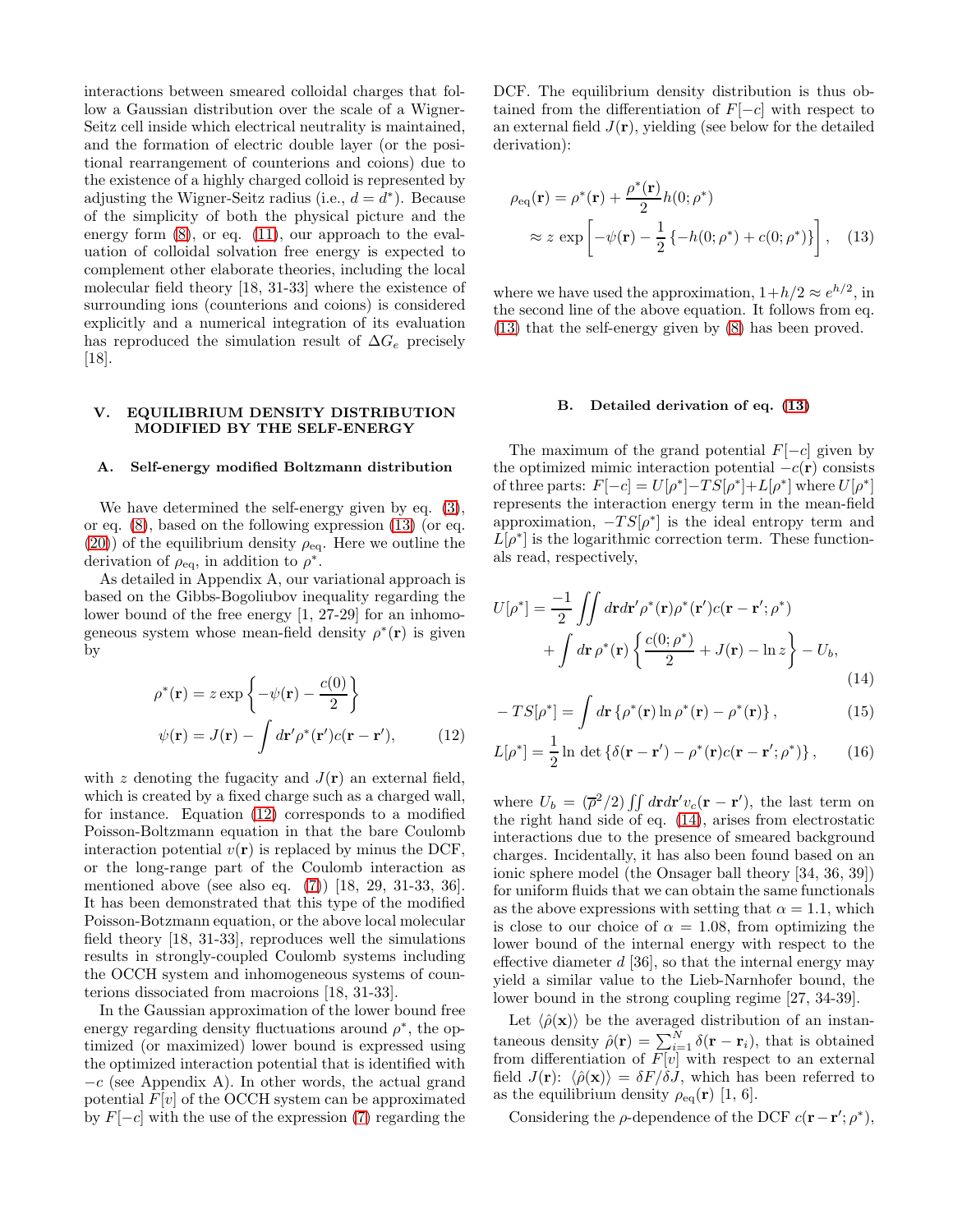we have

$$
\frac{\delta}{\delta \rho(\mathbf{r})} \left( U[\rho] - TS[\rho] \right) \Big|_{\rho = \rho^*}
$$
\n
$$
= \frac{\rho^*(\mathbf{r})}{2} \left\{ \frac{\delta c(0)}{\delta \rho} - \int_{|\mathbf{r} - \mathbf{r}'| \le d} d\mathbf{r}' \rho^*(\mathbf{r}') \frac{\delta c(\mathbf{r} - \mathbf{r}')}{\delta \rho(\mathbf{r})} \right\}, \tag{17}
$$

where use has bee made of the approximation  $\delta c/\delta \rho \approx$  $\delta v/\delta \rho = 0$  (|**r** − **r**'| > d). Furthermore, the functional differentiation of the additional logarithmic term  $L[\rho]$  with respect to  $\rho$  is transformed to

$$
\frac{2\delta L[\rho]}{\delta \rho}\Big|_{\rho=\rho^*} \n= \int d\mathbf{r}' \left\{ \delta(\mathbf{r} - \mathbf{r}') + \rho^*(\mathbf{r}')h(\mathbf{r} - \mathbf{r}') \right\} \n\times \left\{ -c(\mathbf{r} - \mathbf{r}') - \rho^*(\mathbf{r})\frac{\delta c(\mathbf{r} - \mathbf{r}')}{\delta \rho(\mathbf{r})} \right\} \n= -\left\{ c(0) + \int d\mathbf{r}' \rho^*(\mathbf{r}')h(\mathbf{r} - \mathbf{r}')c(\mathbf{r} - \mathbf{r}') \right\} \n- \left\{ \rho^*(\mathbf{r})\frac{\delta c(0)}{\delta \rho} + \rho^*(\mathbf{r}) \int d\mathbf{r}' \rho^*(\mathbf{r}')h(\mathbf{r} - \mathbf{r}')\frac{\delta c(\mathbf{r} - \mathbf{r}')}{\delta \rho(\mathbf{r})} \right\} \n\approx - \left\{ c(0) + \int d\mathbf{r}' \rho^*(\mathbf{r}')h(\mathbf{r} - \mathbf{r}')c(\mathbf{r} - \mathbf{r}') \right\} \n- \rho^*(\mathbf{r}) \left\{ \frac{\delta c(0)}{\delta \rho} - \int_{|\mathbf{r} - \mathbf{r}'| \le d} d\mathbf{r}' \rho^*(\mathbf{r}')\frac{\delta c(\mathbf{r} - \mathbf{r}')}{\delta \rho(\mathbf{r})} \right\} \n= -h(0) \n- \rho^*(\mathbf{r}) \left\{ \frac{\delta c(0)}{\delta \rho} - \int_{|\mathbf{r} - \mathbf{r}'| \le d} d\mathbf{r}' \rho^*(\mathbf{r}')\frac{\delta c(\mathbf{r} - \mathbf{r}')}{\delta \rho(\mathbf{r})} \right\},
$$
\n(18)

where we have used the approximation  $\delta c/\delta \rho \approx \delta v/\delta \rho =$  $0 (|\mathbf{r} - \mathbf{r}'| > d)$  in the third equality and the OZ equation in the last equality.

Combining eqs. [\(14\)](#page-4-2) to [\(18\)](#page-5-1), we arrive at the result of eq. [\(13\)](#page-4-1):

$$
\rho_{\text{eq}}(\mathbf{r}) = \frac{\delta F[-c]}{\delta J} = \rho^*(\mathbf{r}) \frac{\delta J(\mathbf{r})}{\delta J(\mathbf{r})} + \frac{\delta \rho^*(\mathbf{r})}{\delta J(\mathbf{r})} \frac{\delta L[\rho^*]}{\delta \rho^*}
$$

$$
= \rho^*(\mathbf{r}) + \frac{\rho^*(\mathbf{r})}{2} h(0), \tag{19}
$$

due to the cancellation of the terms including  $\delta c/\delta\rho$ . In the second line of the above equation, we have also used the relation  $\delta \rho^* / \delta J = -\rho^*$ .

# C. Comparison with previous RPA formulations [13-21]

While eqs. [\(3\)](#page-1-0) to [\(6\)](#page-2-2) are similar to previous ones particularly in the limit of  $d \rightarrow 0$ , it is evident from the expression [\(8\)](#page-2-4) that our formulations have advanced the knowledge of self-energy; actually, we have demonstrated

that eq. [\(8\)](#page-2-4) is available for simulation results of colloidal solvation. However, it is still helpful for revealing the underlying physics of our results to observe, in detail, the difference between previous RPA formulations [13- 21] and our results given by eqs.  $(3)$ ,  $(5)$ ,  $(6)$  and  $(8)$ .

Two types of theoretical formulations are compared with our theory: density functional formulation of the RPA developed for inhomogeneous fluids [20, 21], and variational Gaussian approximation within a fieldtheoretical framework [13-19]. The previous formulations and proposed formulation share the same theoretical frame in the following two respects: First, the equilibrium density distribution  $\rho_{eq}(\mathbf{r})$  obeys the Boltzmann distribution that is modified by the self energy  $u(\mathbf{r})$ :

<span id="page-5-0"></span>
$$
\rho_{\text{eq}}(\mathbf{r}) = z \, e^{-\psi(\mathbf{r}) - u(\mathbf{r})},\tag{20}
$$

where the potential field  $\psi(\mathbf{r})$  is determined in a selfconsistent manner. Second, the self-energy  $u(\mathbf{r})$  is evaluated using a kind of generalized DH equations since all of the theories, including the proposed formulation, take the Gaussian approximation.

A similar set of eqs.  $(3)$ ,  $(4)$ ,  $(5)$ ,  $(6)$ , and  $(13)$  has been developed through an alternative formulation to ours; however, the interaction potential  $-c(r)$  described by the DCF in our equation set is replaced by the bare potential  $v(\mathbf{r})$ , according to the inhomogeneous RPA [20, 21]. It follows that additional manipulations are required for treating various systems of harshly repulsive particles such as hard spheres, and that the spatial dependence in the self-energy represented by eq. [\(8\)](#page-2-4) is ascribed solely to that of the total correlation function  $h(0; \rho^*)$  at zero separation, due to the spatial invariance of  $v(0)$  unless the dielectric permittivity spatially varies.

### <span id="page-5-1"></span>VI. THE WHOLE SCHEME OF OUR THEORY

In Fig. 2, there are four main boxes connected with each other through the self-energy  $u(\mathbf{r})$  and its associated equilibrium density  $\rho_{eq}(\mathbf{r})$ , illustrating the whole scheme of our hybrid framework based on both the variational Gaussian theory and the liquid state theory, and its comparison with simulation results: (i) the equilibrium density  $\rho_{\text{eq}}$  (eq. (13)) obtained from the approximate free energy  $F[-c]$  as a functional of mean-field density  $\rho^*$  given by eq. (12), (ii) the self-energy modified Boltzmann distribution of  $\rho_{eq}$  (eq. (13)) that is expressed using the total and direct correlation functions  $(h(0; \rho^*))$ and  $c(0; \rho^*)$ , (iii) the generalized Debye-Hückel theory in terms of the self-energy (eq. (3)) that is determined by solving a set of self-consistent equations (the generalized Debye-Hückel equation set given by eqs. (4) to  $(6)$ , and (iv) the effective diameter  $d^*$  evaluated from the new form of the self-energy fitted to the simulation results of electrostatic contribution to colloidal solvation free energy.

The whole scheme of our theory is summarized in [Box 1] to [Box 3] where our formulations are reviewed in the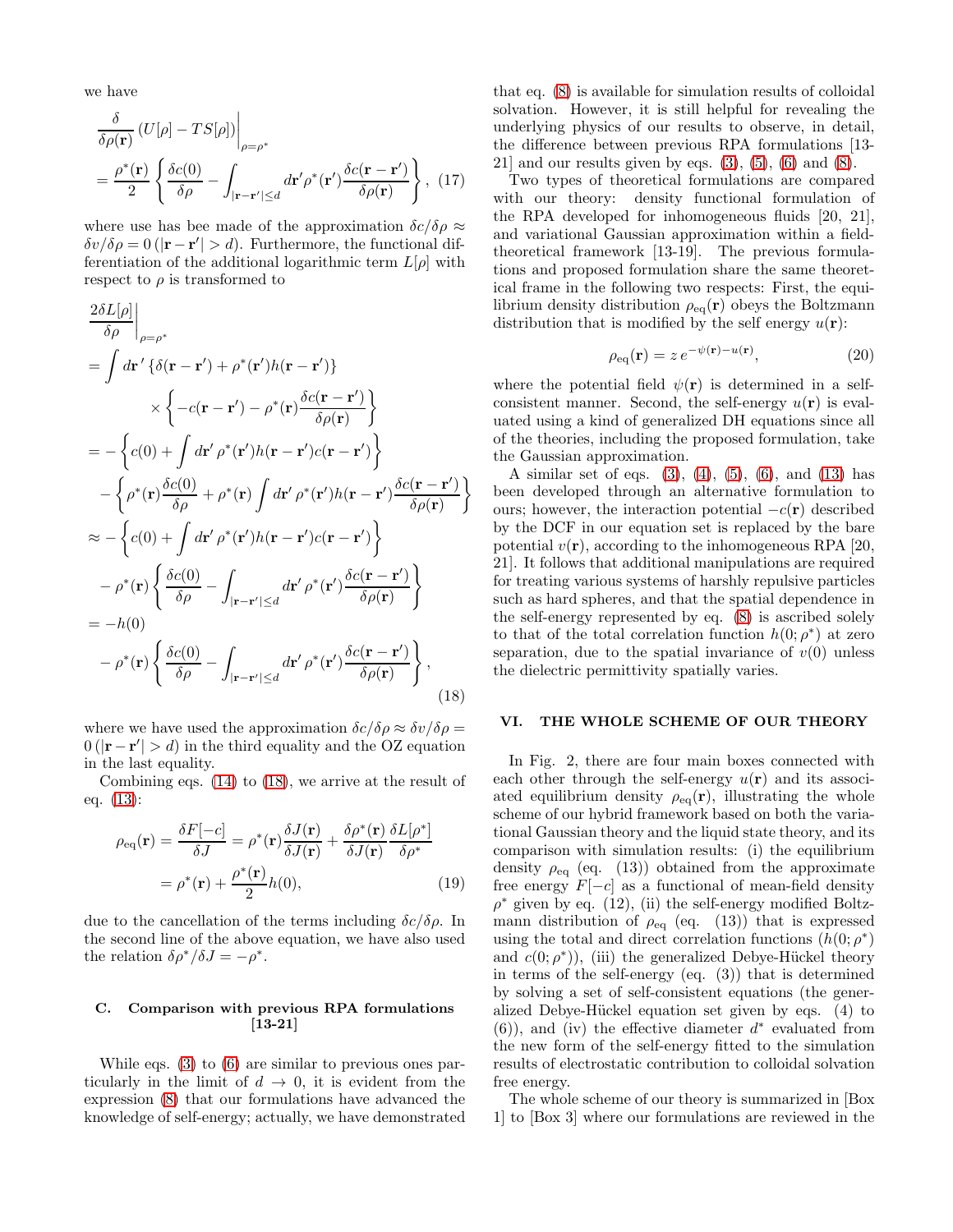

FIG. 2: The whole scheme of our theory [Box 1-3], and its comparison with simulation results [Box 4].

opposite direction to that of the above sections.

 $[Box 1]$ — The main aim in  $[Box 1]$  is to provide the equilibrium density  $\rho_{\text{eq}}$ , given by eq. (13), that is related to the mean-field density  $\rho^*$  as well as the approximate free energy functional  $F[-c] = U[\rho^*] - TS[\rho^*] + L[\rho^*].$ The approximate density functional of  $\rho^*$  is denoted by  $F[-c]$  because the interaction energy  $U[\rho^*]$  is described by the direct correlation function  $-c(r)$  as the optimized interaction potential. The remaining contributions of  $F[-c]$  consist of two parts: the ideal entropy term  $-TS[\rho^*]$  and the logarithmic correction term  $L[\rho^*]$ due to the Gaussian approximation of fluctuating density around  $\rho^*$ . In addition, we give  $\rho^*$  that is determined by a self-consistent field equation (12), which has been referred to as the modified Poisson-Boltzmann equation (see also the inner box of [Box 1]) [18, 31- 33]. This equation is modified from the original Poisson-Boltzmann equation, not only in that the self-energy  $-c(0)/2$  is added to the exponent of the Boltzmann distribution, but also in that the original interaction potential  $(v_c(\mathbf{r}) \sim 1/r)$  is replaced by minus the DCF  $-c(\mathbf{r})$ , the long-range part of  $v_c(\mathbf{r})$ .

 $\begin{bmatrix} \text{Box} \\ \text{2} \end{bmatrix}$  The hub box in Fig. 2 is  $\begin{bmatrix} \text{Box} \\ \text{2} \end{bmatrix}$  where we can see how the main result in this study is derived in connection with [Box 1], as well as what it yields in connection with [Box 3] and [Box 4]. The expression (19) written in [Box 1] is approximated by the Boltzmann distribution of  $\rho_{\text{eq}}$  as given by eq. (13). Accordingly, we can verify the expression (8) of the self-energy, which is written in the inner box of [Box 2].

The self-energy in [Box 2], on the other hand, is rewritten in more tractable forms that appear in [Box 3] and [Box 4]. While eq. (3) given in [Box 3] clarifies the theoretical relationship between our result and the generalized Debye-Hückel formulation, a simple form of the selfenergy given in [Box 4] is used for fitting of simulation results.

 $[\text{Box } 3]$ — In  $[\text{Box } 3]$ , we can see that the self-energy expressed as eq. (8) is reduced to the conventional form (3) when regarding the difference between the total and direct correlation functions as that between dressed and free propagators  $(G \text{ and } G_0)$ . Correspondingly, we can find that the present set of generalized DH equations given by eqs. (4) to  $(6)$  is ascribed to both the inhomogeneous OZ equation and the Gaussian charge smearing that yields the DCF relevant at strong coupling; in the limit of  $\lim_{d\to 0} f_d(\mathbf{r}) = \delta(\mathbf{r})$ , the generalized DH equations previously proposed [11-26] are recovered.

 $[\text{Box 4}]$  Equation (8), or the expression in the inner box of [Box 4], reveals the simple form of the self-energy that is a quadratic function of  $q$ . As written in [Box 4],  $\tilde{v}_L(0)$  and  $l_B$  has been found: the DCF given by eq. (7) provides that  $\tilde{v}_L(0) = 1.22$ , and the Bjerrum length  $l_B$ in water medium at room temperature is evaluated to be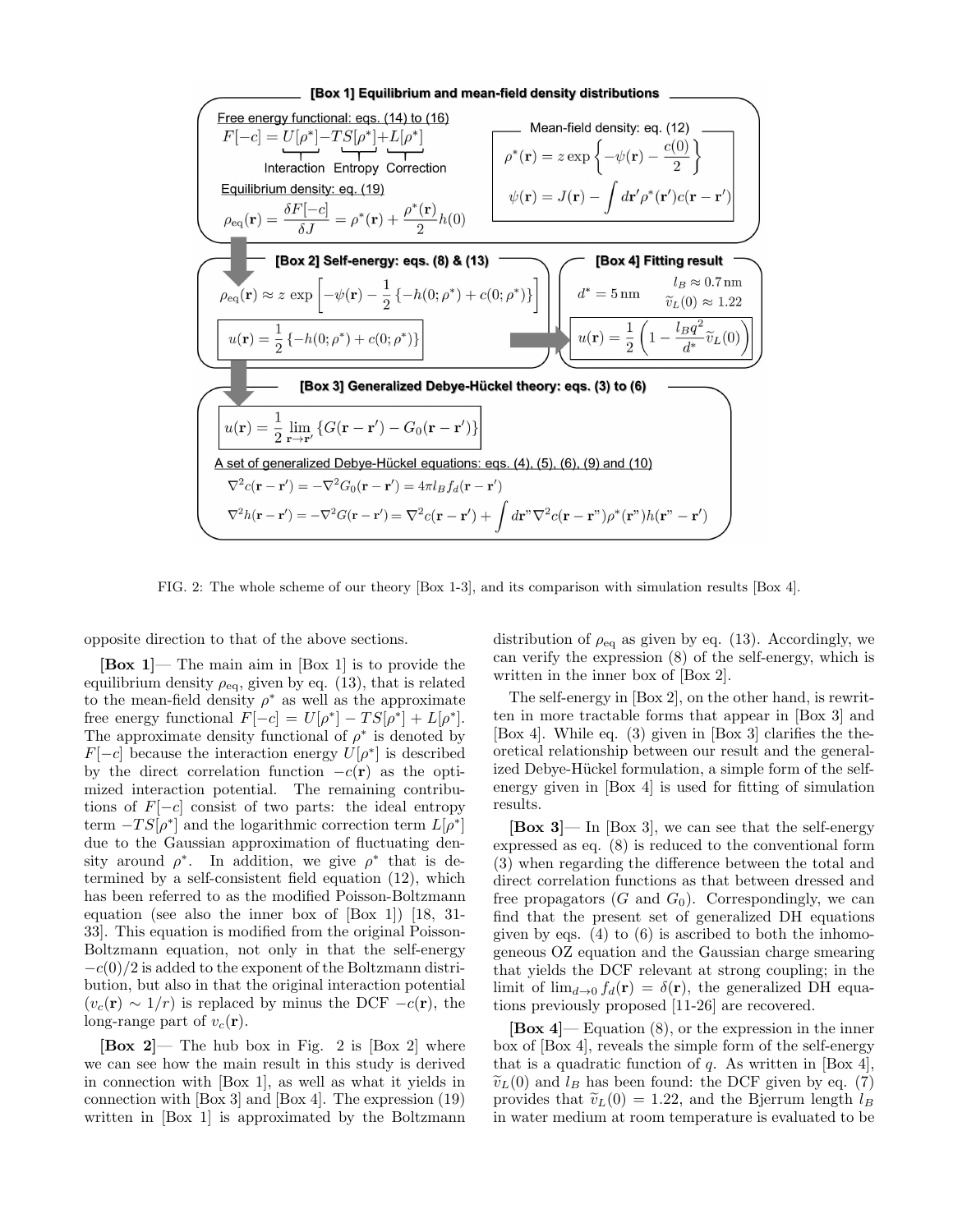0.7 nm. Therefore, we obtain the effective diameter  $d^*$ from fitting the quadratic self-energy to the simulation results [18] regarding the electrostatic solvation energy of unit colloid as a function of the valence  $q$ . The result is that  $d^* = 5 \,\text{nm}$ , which we identify with the Wigner-Seitz radius. Since the actual radius of a colloid is 3 nm in the present simulation [18], the difference between the Wigner-Seitz and actual radii (i.e.,  $d^* - 0.5\sigma$ ) provides the electric double layer thickness of 2 nm, which is in good agreement with simulation results [18] in terms of the integrated charge of unit colloid.

### VII. CONCLUDING REMARKS

Thus, we have obtained the self-energy modified Boltzmann distribution of equilibrium density by extending the variational field theory [27-29] to inhomogeneous onecomponent fluids. The present self-energy is simply given by the difference between  $h(0; \rho^*)$  and  $c(0; \rho^*)$ , due to which the knowledge of the liquid state theory can be directly utilized. The utilization of the liquid state the-

- [1] J. P. Hansen and I. R. McDonald, Theory of Simple Liquids (Academic, London, 2013), and references therein.
- [2] C. Holm, P. Kekichef, R. Podgornik (Eds.), Electrostatic Effects in Soft Matter and Biophysics (Kluwer Academic, Dordrecht, 2001).
- [3] Y. Levin, Rep. Prog. Phys. **65**, 1577 (2002).
- [4] M. Baus and J. P. Hansen, Phys. Rep., **59**, 1 (1980).
- [5] S. Ichimaru, H. Iyetomi and S. Tanaka, Phys. Rep., 149, 91-205 (1987).
- [6] R. Evans, in Lectures at 3rd Warsaw School of Statistical Physics, Kazimierz Dolny (2009).
- [7] D. Gillespie, W. Nonner and R.S. Eisenberg, Phys. Rev. E 68, 031503 (2003).
- [8] C. J. Cramer and D. G. Truhlar, Chem. Rev. 99, 2161 (1999).
- [9] Y. Marcus, Chem. Rev. bf 107, 3880 (2007).
- [10] A. Onuki, Phys. Rev. E 73, 021506 (2006).
- [11] R. Wang and Z.-G. Wang, J. Chem. Phys. 135, 014707 (2011).
- [12] I. Nakamura, A. C. Shi and Z.-G. Wang, Phys. Rev. Lett. 109, 257802(2012).
- [13] Z. G. Wang, Phys. Rev. E **81**, 021501 (2010).
- [14] Z. Xu and A. C. Maggs, J. Comp. Phys. **275**, 310 (2014).
- [15] M. Ma and Z. Xu, J. Chem. Phys. 141, 244903 (2014).
- [16] R. Wang and Z.-G. Wang, J. Chem. Phys. 144, 134902 (2016).
- [17] K. Shen and Z.-G. Wang, J. Chem. Phys. bf146, 084901 (2017).
- [18] R. C. Remsing, S. Liu, and J. D. Weeks, P. Natl. Acad. Sci. USA 113, 2819 (2016).
- [19] R. R. Netz and H. Orland, Europhys. J. E 1, 67 (2000).
- [20] D. Frydel and M. Ma, Phys. Rev. E **93**, 062112 (2016).
- [21] Y. Xiang and D. Frydel, J. Chem. Phys. 146, 194901 (2017).
- [22] R. Penfold, S. Nordholm, B. Jönsson and C. E. Wood-

ory naturally results in the validation of the Gaussian smearing of each charged sphere, thereby providing eq. [\(8\)](#page-2-4) that is consistent with the simulation results in the strong coupling regime. It also follows that a rephrasing of the conventional OZ equation leads to a natural extension of previously generalized DH equation [13-26] that has considered the spatial dependence of the screening length as well as the exclusion area to which the other ions are impenetrable. Despite the intimate connection with the liquid state theory, however, there is also a difference that the approximate grand potential  $F[-c]$  is a functional of not the equilibrium density  $\rho_{eq}$  but the mean-field density  $\rho^*$ , though the resulting functional form appears quite similar to the conventional density functional theory [6, 7]. It is straightforward to extend our formulation to multi-component systems; therefore, it would be useful to apply our self-consistent field theory not only to more realistic soft matter systems such as colloids immersed in various electrolytes, but also to softcore systems including polyelectrolyte solutions where the condition,  $h(0 \rho^*) \neq -1$ , is not satisfied automatically [17, 20, 21].

ward, J. Chem. Phys. 95, 2048 (1991).

- [23] R. Kjellander and D. J. Mitchell, J. Chem. Phys. 101, 603 (1994).
- [24] B. P. Lee and M. E. Fisher, Phys. Rev. Lett. 76 2906 (1996).
- [25] J. Forsman, C. E. Woodward and M. Trulsson, J. Phys.  $Chem. B$  115, 4606 (2011).
- [26] T. Xiao, Chem. Phys. Chem. **16**, 833 (2015).
- [27] H. Frusawa, J. Phys. A: Math. Theo. **42**, 082004 (2009).
- [28] H. Frusawa, J. Phys. A: Math. Theor. 52, 015003 (2018).
- [29] H. Frusawa, Phys. Rev. E 98, 052130 (2018).
- [30] K. C. Ng, J. Chem. Phys. **61**, 2680 (1974).
- [31] Y. G. Chen, C. Kaur and J. D. Weeks, J. Phys. Chem. B 108, 19874 (2004).
- [32] Y. G. Chen and J. D. Weeks, P. Natl. Acad. Sci. USA, 103, 7560-7565 (2006).
- [33] J. M. Rodgers and J. D. Weeks, J. Phys. Condens. Matter 20, 494206.(2008).
- [34] L. Onsager, J. Phys. Chem. **43** 189 (1939).
- [35] E. H. Lieb and H. Narnhofer, J. Stat. Phys., 12, 291 (1975).
- [36] Y. Rosenfeld, W. M. Gelbart, J. Chem. Phys. 81 4574 (1984).
- [37] Y. Rosenfeld, Phys. Rev. A **32** 1834 (1985).
- [38] R. J. F. Leote de Carvalho, R. Evans and Y. Rosenfeld, Phys. Rev. E 59 1435 (1999).
- [39] H. Frusawa, J. Phys. A: Math. Gen. 38, L121 (2005).
- [40] H. Frusawa and R. Hayakawa, Phys. Rev. E 60, R5048 (1999).